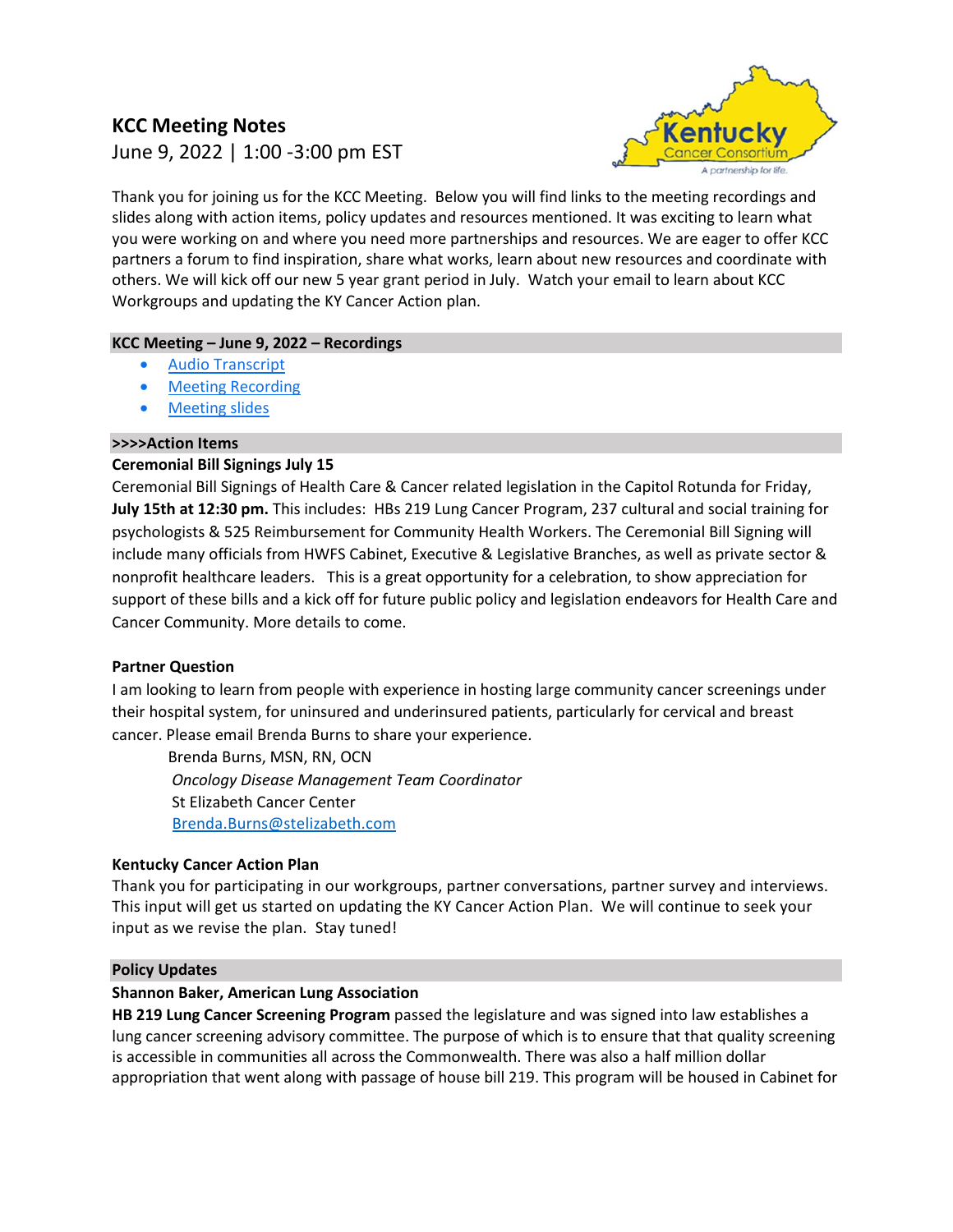Health and Family Services, Department for Public Health with appropriate staff to be able to take on this new responsibility. The first meeting is tentatively planned for August.

**HB77 passed to establish a Kentucky Board for Radon Safety** within the Department of Professional Licensing. The legislation provides for structure and programs and specific efforts aimed at ensuring that there is ready access to quality radon testing and mitigation across the state and also specifically aimed at education and outreach as it relates to radioactive radon. Many are not aware that radon is the second leading cause of lung cancer and high levels are present in every one of our 120 counties in Kentucky. In fact, in the state, more than one in three houses has an elevated level of radon

### **Looking ahead to the upcoming session**

- Increase funding for the state tobacco, prevention and cessation program
- Tobacco retail licensing in the context of local tobacco control. The state currently has a statute that prevents cities and counties to do anything other than smoke free ordinances.
- Biomarker testing coverage access to biomarker testing allows providers to identify those abnormalities in a tumor and provide targeted therapies that result in better outcomes. Despite the value of biomarker testing, most health coverage plans have been found to be more restrictive than the national comprehensive cancer networks guidelines.

## **Cara Stewart, Kentucky Voices for Health (KVH)**

**HB7 passed the legislature, which aims to revamp public assistance benefits**. This bill establishes a Benefits Cliff Task Force. The first meeting of that task force will be 10am on Wednesday July 20. KVH and other advocates see this bill as a war on the poor that attacks public benefits. The Benefits Cliff Task Force meeting is an opportunity to educate the group on public assistance policies. More participation is welcome.

**HB 525 passed allowing Medicaid to reimburse community health workers.** There are ongoing opportunities for stakeholders to participate in implementation. KVH is participating in the meetings with an interest financing implementation in a way that is equitable to historically excluded communities. Watch for more information in KVH newsletter.

### **KCC Health Policy Network**

Several partners are interested in establishing a KCC Health Policy Network to provide a forum around policy and provide opportunities for people within those spaces to be able to talk to one another and coordinate efforts then share with a wider audience. There is a need to have conversations, both before sessions happen as well as in the middle of those to understand where people get involved, where it makes sense for them in any kind of role. We know some partners can specifically lobby, many can educate or provide evidence or more importantly, offer a community perspective. A KCC Policy Network can provide opportunities to come together collaborate and celebrate one another on the wins.

### **Resources Mentioned**

### **KCC Cancer Survivorship Series**

[https://www.kycancerc.org/2022/02/22/cancer](https://www.kycancerc.org/2022/02/22/cancer-survivorship-series)-survivorship-series

**Making the Connection: Meeting the needs of cancer survivors. MCCAN Symposium** 

Powerpoints[: https://www.cecentral.com/live/22915/files](https://nam04.safelinks.protection.outlook.com/?url=https%3A%2F%2Fwww.cecentral.com%2Flive%2F22915%2Ffiles&data=05%7C01%7CElaine.Russell%40uky.edu%7C10068f3c4bfe4688109308da35167eec%7C2b30530b69b64457b818481cb53d42ae%7C0%7C0%7C637880667970898240%7CUnknown%7CTWFpbGZsb3d8eyJWIjoiMC4wLjAwMDAiLCJQIjoiV2luMzIiLCJBTiI6Ik1haWwiLCJXVCI6Mn0%3D%7C3000%7C%7C%7C&sdata=LJ6GntvVUNMWuFH2bZYG535PrXUn3kkV5FgOfXQ56sQ%3D&reserved=0)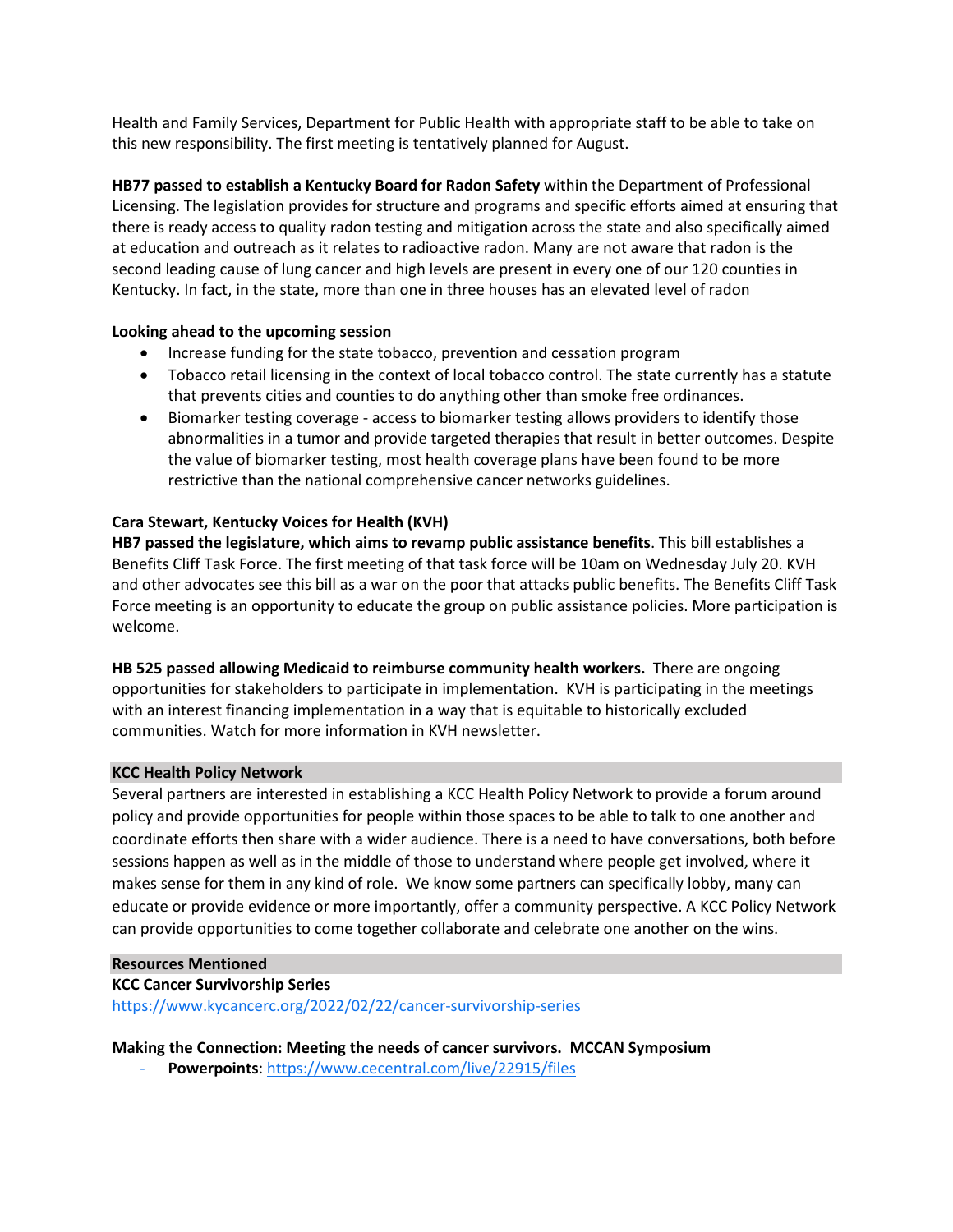- **Recordings:** https://www.kycancerc.org/wp-[content/uploads/sites/14/2022/06/Patient](https://nam04.safelinks.protection.outlook.com/?url=https%3A%2F%2Fwww.kycancerc.org%2Fwp-content%2Fuploads%2Fsites%2F14%2F2022%2F06%2FPatient-Navigator-Symposium-Zoom-Video-Recording-6-3.pdf&data=05%7C01%7CElaine.Russell%40uky.edu%7C46f019f3115e4ca9ca8008da4a314166%7C2b30530b69b64457b818481cb53d42ae%7C0%7C0%7C637903872647725764%7CUnknown%7CTWFpbGZsb3d8eyJWIjoiMC4wLjAwMDAiLCJQIjoiV2luMzIiLCJBTiI6Ik1haWwiLCJXVCI6Mn0%3D%7C3000%7C%7C%7C&sdata=GTxODZDsGh%2BvKZPn48LD3MoEnpWYEbv0yxhLHX9Y7A0%3D&reserved=0)-Navigator-[Symposium](https://nam04.safelinks.protection.outlook.com/?url=https%3A%2F%2Fwww.kycancerc.org%2Fwp-content%2Fuploads%2Fsites%2F14%2F2022%2F06%2FPatient-Navigator-Symposium-Zoom-Video-Recording-6-3.pdf&data=05%7C01%7CElaine.Russell%40uky.edu%7C46f019f3115e4ca9ca8008da4a314166%7C2b30530b69b64457b818481cb53d42ae%7C0%7C0%7C637903872647725764%7CUnknown%7CTWFpbGZsb3d8eyJWIjoiMC4wLjAwMDAiLCJQIjoiV2luMzIiLCJBTiI6Ik1haWwiLCJXVCI6Mn0%3D%7C3000%7C%7C%7C&sdata=GTxODZDsGh%2BvKZPn48LD3MoEnpWYEbv0yxhLHX9Y7A0%3D&reserved=0)-Zoom-Video-Recording-6-3.pdf

### **Health Equity and the Cancer Care Continuum:**

- **Access to Food and Nutrition in Kentucky**: [https://dialogue4health.org/web](https://dialogue4health.org/web-forums/detail/health-equity-and-the-cancer-care-continuum-in-kentucky)[forums/detail/health](https://dialogue4health.org/web-forums/detail/health-equity-and-the-cancer-care-continuum-in-kentucky)-equity-and-the-cancer-care-continuum-in-kentucky
- **Health Equity and the Cancer Care Continuum: Radon in Kentucky:**  [https://www.dialogue4health.org/web](https://www.dialogue4health.org/web-forums/detail/addressing-health-equity-in-cancer-prevention-spotlight-on-radon-in-kentucky)-forums/detail/addressing-health-equity-in-cancer[prevention](https://www.dialogue4health.org/web-forums/detail/addressing-health-equity-in-cancer-prevention-spotlight-on-radon-in-kentucky)-spotlight-on-radon-in-kentucky
- **Small Group recording:**  [https://www.dropbox.com/s/d4k6w6d446hrvth/Health%20Equity%20and%20Radon%20Risk%2](https://www.dropbox.com/s/d4k6w6d446hrvth/Health%20Equity%20and%20Radon%20Risk%20Reduction-%20Continuing%20the%20Conversation.mp4?dl=0) 0Reduction-[%20Continuing%20the%20Conversation.mp4?dl=0](https://www.dropbox.com/s/d4k6w6d446hrvth/Health%20Equity%20and%20Radon%20Risk%20Reduction-%20Continuing%20the%20Conversation.mp4?dl=0)

**KCC WEBINAR: Health Inequities – Moving Beyond the Data to Solutions, Dr. Lavoria Williams, UK**  https://www.kycancerc.org/2021/08/

#### **CRC Screening Policies**

[https://www.kcp.uky.edu/community/tccop/toolkit/Educational%20Resources/KY%20Colon%20Cancer](https://www.kcp.uky.edu/community/tccop/toolkit/Educational%20Resources/KY%20Colon%20Cancer%20Screening%20Legislation%20and%20Coding%20Update%202022.pdf) [%20Screening%20Legislation%20and%20Coding%20Update%202022.pdf](https://www.kcp.uky.edu/community/tccop/toolkit/Educational%20Resources/KY%20Colon%20Cancer%20Screening%20Legislation%20and%20Coding%20Update%202022.pdf)

#### **Audio Talking Card**

[https://www.kycancerc.org/2021/12/09/audio](https://www.kycancerc.org/2021/12/09/audio-talking-card-report-2018-2021/)-talking-card-report-2018-2021/

#### **KCC LCN A Collaboration Success Story**

https://www.kycancerc.org/wp-[content/uploads/sites/14/2022/05/Lung](https://www.kycancerc.org/wp-content/uploads/sites/14/2022/05/Lung-Network-Infographic-05122022.pdf)-Network-Infographic-[05122022.pdf](https://www.kycancerc.org/wp-content/uploads/sites/14/2022/05/Lung-Network-Infographic-05122022.pdf)

#### **Kentucky Women's Cancer Screening Program**

Ellen Barnard, Director [ellen.barnard@ky.gov](mailto:ellen.barnard@ky.gov) **Website:** [https://chfs.ky.gov/agencies/dph/dwh/Pages/cancerscreening.aspx](https://nam04.safelinks.protection.outlook.com/?url=https%3A%2F%2Fchfs.ky.gov%2Fagencies%2Fdph%2Fdwh%2FPages%2Fcancerscreening.aspx&data=05%7C01%7CElaine.Russell%40uky.edu%7Cb5be8f0af9b44eb7d87708da4d620ac9%7C2b30530b69b64457b818481cb53d42ae%7C0%7C0%7C637907380739117235%7CUnknown%7CTWFpbGZsb3d8eyJWIjoiMC4wLjAwMDAiLCJQIjoiV2luMzIiLCJBTiI6Ik1haWwiLCJXVCI6Mn0%3D%7C3000%7C%7C%7C&sdata=U7TqiGdgNP6ClJQHVYzq%2FMFFKjjX2jiV7QfRFnlflO8%3D&reserved=0)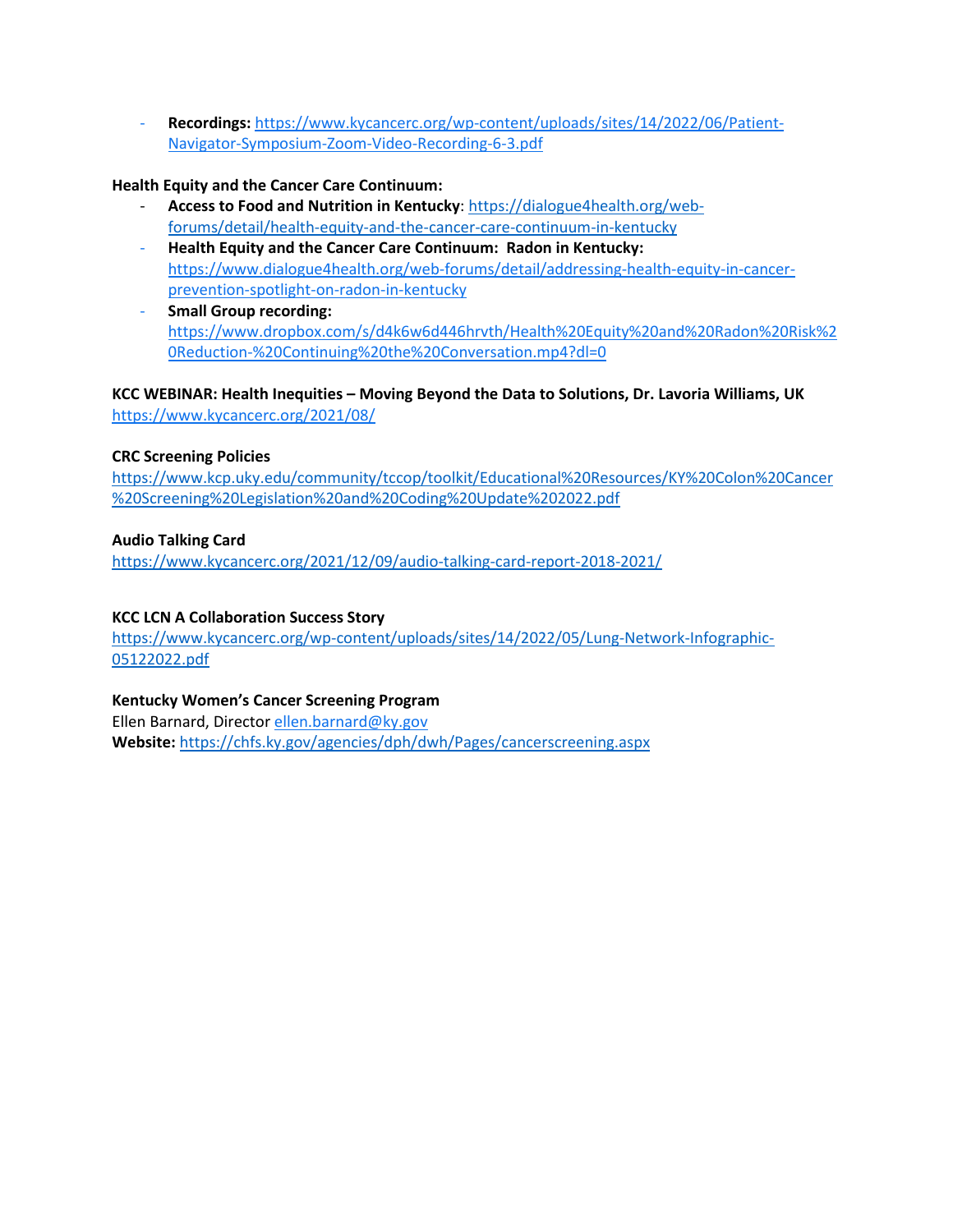## KCC Policy Poll June 9 2022

4 questions | 34 participated

| 1. Awareness Resolutions (Single Choice) *         |                |
|----------------------------------------------------|----------------|
| 34/34 (100%) answered                              |                |
| I was aware of both resolutions                    | (6/34) 18%     |
| I was only aware of the colorectal resolution      | (27/34) 79%    |
| I was only aware of the oral cancer resolution     | $(1/34)$ $3%$  |
| 2. Tobacoo and Radon Bills (Multiple Choice) *     |                |
| 34/34 (100%) answered                              |                |
| I was aware of all the tobacco and radon bills     | (8/34) 24%     |
| I was only aware of some or all of tobacco bills   | $(17/34)$ SO%  |
| I was only aware of the radon bill                 | $(5/34)$ 15%   |
| I adovacted for one or more of these bills         | $(3/34)$ $9%$  |
| I followed one or more of these bills              | $(9/34)$ 26%   |
| 3. Cancer Related Bills (Multiple Choice) *        |                |
| 34/34 (100%) answered                              |                |
| I was aware of all of the cancer related bills     | (5/34) 15%     |
| I was only aware of the lung cancer screening bill | (25/34) 74%    |
| I advocated for one or more of these bills         | $(7/34)$ $21%$ |
| I followed one or more of these bills              | (9/34) 26%     |
| 4. Other Public Health Bills (Multiple Choice) *   |                |
| 34/34 (100%) answered                              |                |
| I was aware of all of these bills                  | $(11/34)$ 32%  |
| I advocated for one or more of these bills         | $(7/34)$ 21%   |
| I followed one or more of these bills              | $(19/34)$ 56%  |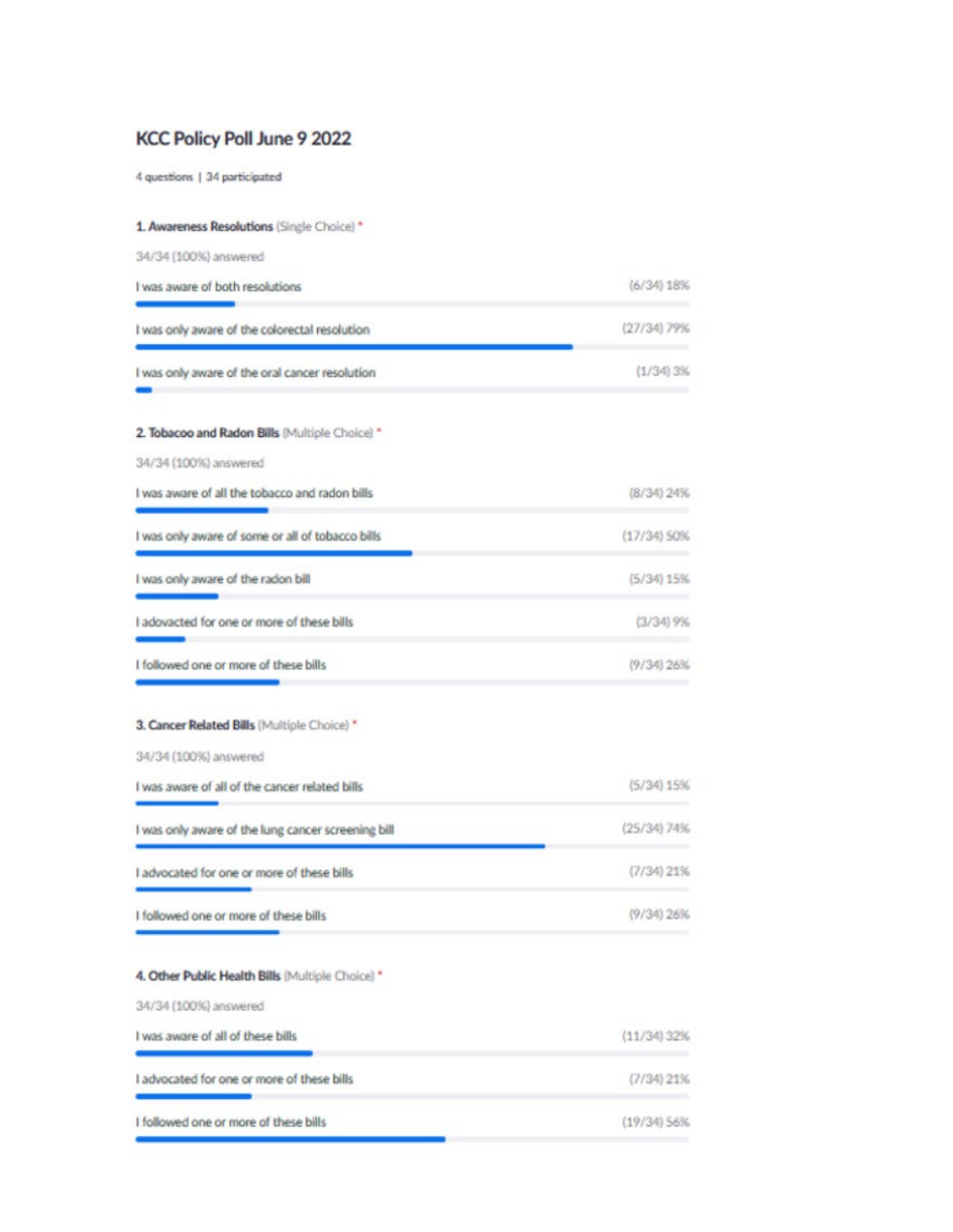### **In Attendance**

| Elizabeth     | Holtsclaw      | <b>American Cancer Society</b>         |
|---------------|----------------|----------------------------------------|
| Warren        | Hall           | American Liver Foundation              |
| Carissa       | <b>Hickok</b>  | American Liver Foundation              |
| Shannon       | <b>Baker</b>   | American Lung Association              |
| Victoria      | Jude           | <b>Anthem Medicaid</b>                 |
| Daniel        | Kenady         | <b>ARH Hazard</b>                      |
| Kelly         | Sturgeon       | AstraZeneca                            |
| Crystal       | Labbato        | <b>Baptist Louisville</b>              |
| Eugenia       | Smithers       | <b>Bluegrass Care Navigators</b>       |
| Phyllis       | Reed           | <b>CHW</b>                             |
| Hardin        | <b>Stevens</b> | <b>Cooperative Extension</b>           |
| <b>Brooke</b> | Sorgi          | <b>Exact Science</b>                   |
| Allison       | Adams          | Foundation for a Healthy KY            |
|               |                | Friend for Life Cancer Support         |
| Lori          | <b>Beth</b>    | Netowork                               |
| Judy          | Kasey Houlette | Friend for Life Cancer Support Network |
| <b>Brian</b>  | Hudson         | Genentech                              |
| Lindsey       | Fannin         | Georgetown Community Hospital          |
| Lisa          | Stump          | Georgetown Community Hospital          |
| Robin         | Mohon          | GO2 Foundation                         |
| Mina          | <b>Busch</b>   | <b>High Enroll</b>                     |
| Rudy          | <b>Bess</b>    | Hope Light                             |
| Amanda        | <b>Beckett</b> | KCC                                    |
| Jennifer      | Knight         | KCC                                    |
| Elaine        | Russell        | KCC                                    |
| Kristian      | Wagner         | KCC                                    |
| Joel          | Wheeler        | KCC                                    |
| Kate          | Jones          | KCC                                    |
| Allyson       | Yates          | <b>KCC/KY LEADS</b>                    |
| Jeff          | Russell        | <b>KCPE</b>                            |
| Amy           | Steinkuhl      | <b>KCPE</b>                            |
| Ashley        | Teague         | <b>KCPE</b>                            |
| Khadijah      | Wallace        | <b>KCP E CHW</b>                       |
| Jamie         | Knight         | <b>KCPW</b>                            |
| Jaime         | Daniel         | <b>KCPW</b>                            |
| Elizabeth     | Westbrook      | <b>KCPW</b>                            |
|               |                | <b>KCP W/KAAAC</b>                     |
| Delana        |                |                                        |
| April         | Thomas         | <b>KDPH</b>                            |
| Elizabeth     | Goode          | <b>KDPH and KPAP</b>                   |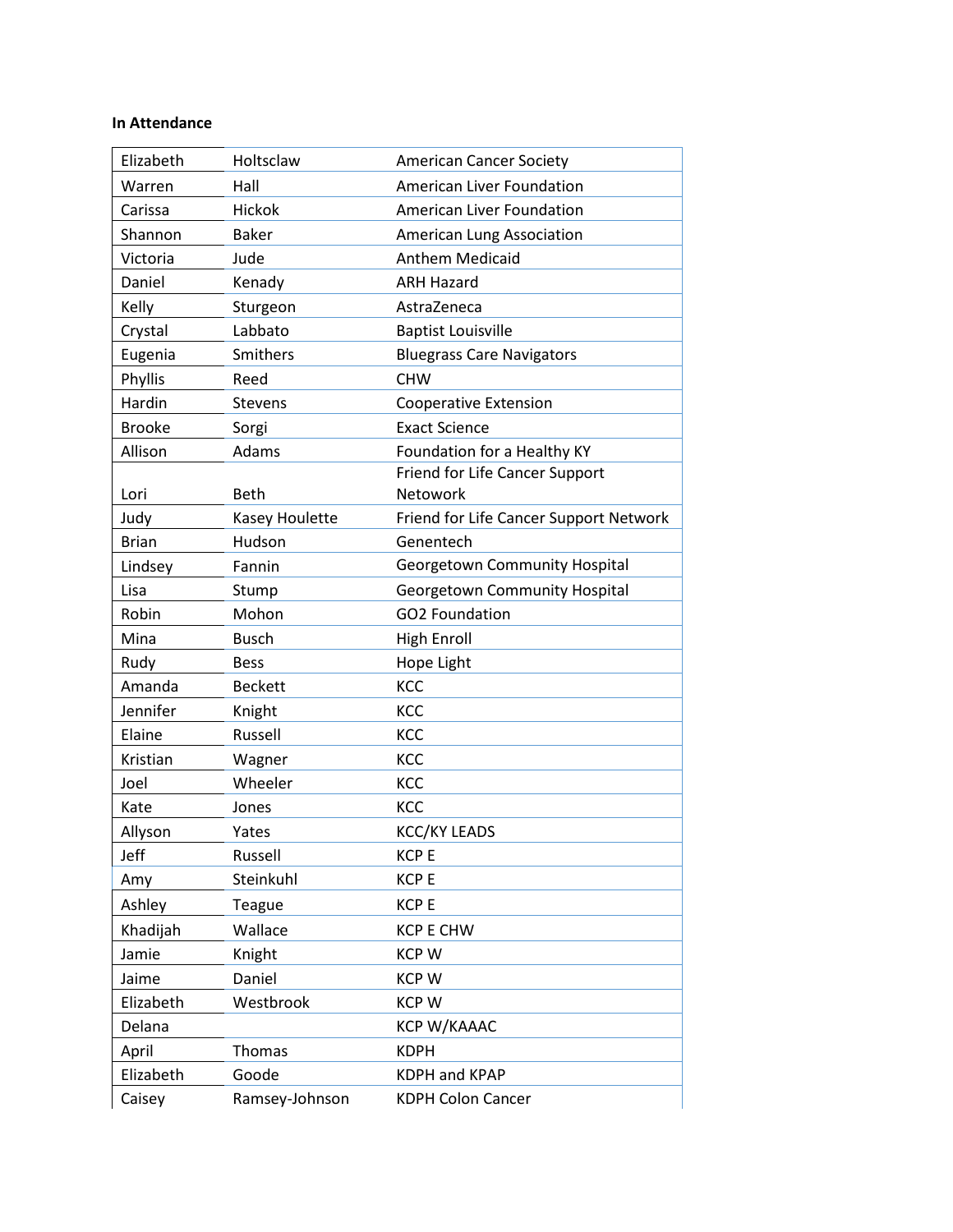| <b>Brandon</b> | Link            | <b>KDPH EPHT</b>                      |
|----------------|-----------------|---------------------------------------|
| Patricia       | <b>Ellis</b>    | <b>KDPH Immunization</b>              |
| Clay           | Hardwick        | <b>KDPH Radon</b>                     |
| <b>Brian</b>   | <b>Boisseau</b> | <b>KDPH SPAN</b>                      |
| Ellen          | Cartmell        | <b>KDPH Tobacco</b>                   |
| Heather        | Shaw            | <b>KDPH Tobacco</b>                   |
| Melanie        | Hunter          | Kentucky Cancer Link                  |
| Melissa        | Karrer          | Kentucky Cancer Link                  |
| Miranda        | Sloan           | Kentucky Society of Clinical Oncology |
| Tammy          | Sutton          | Knox County Health Department         |
| Karen          | Roper           | <b>KY Ambulatory Network</b>          |
| Alyssa         | Decker          | KY Center for Smoke Free Policy       |
| Claire         | Miller          | <b>KY Health Collaborative</b>        |
| Andrea         | Slone           | <b>KY Health Collaborative</b>        |
| Deb            | Campbell        | <b>KY Hospital Association</b>        |
| Cara           | <b>Stewart</b>  | <b>KY Voices for Health</b>           |
| Nancy          | Alvey           | <b>LEADS Collaborative</b>            |
| jack           | Hillard         | Limestone Group                       |
| Kristen        | Parker          | Leukemia & Lymphoma Society           |
| Joe            | Flynn           | <b>Norton Health Care</b>             |
| Cynthia        | Preston         | Norton Health Care                    |
| Darla          | York            | Norton Health Care                    |
| Ashley         | Shemwell        | <b>Owensboro Health</b>               |
| Karastin       | Hancock         | Passport                              |
| Stacy          | Crum            | Passport Health Plan                  |
| <b>Brenda</b>  | <b>Burns</b>    | St Elizabeth Cancer Center            |
| <b>Vickie</b>  | Fairchild       | St. Claire Healthcare                 |
| Ming-Yuan      | Chih            | UK                                    |
| Joseph         | Alexander       | UK                                    |
| Avinash        | <b>Bhakta</b>   | UK                                    |
| Edith          | Lovett          | UK                                    |
| Thomas         | Tucker          | <b>UK</b>                             |
| Lee Ann        | Taylor          | <b>UK BREATHE</b>                     |
| Stacy          | Stanifer        | <b>UK College of Nursing</b>          |
| Pamela         | Hull            | UK MCC                                |
| Natalie        | Wilhite         | UK MCC                                |
| Caree          | McAfee          | UK MCC CIO                            |
| Christine      | Stroebel        | UK MCC CIO                            |
| Samantha       | Sallee          | UK MCC CIO student                    |
| Allissa        | Anderson        | <b>UK MCCAN</b>                       |
|                |                 |                                       |